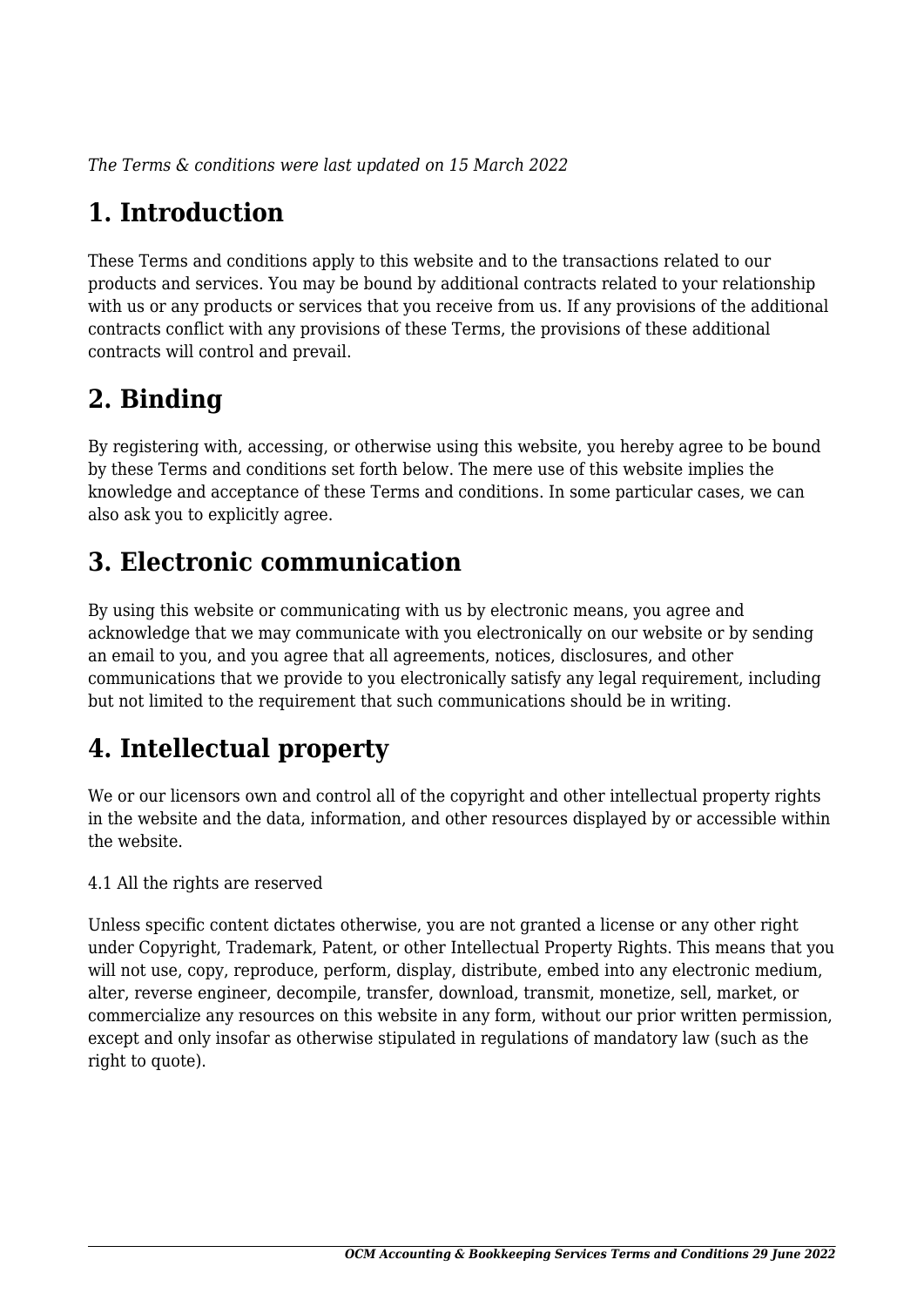# **5. Newsletter**

Notwithstanding the foregoing, you may forward our newsletter in the electronic form to others who may be interested in visiting our website.

# **6. Third-party property**

Our website may include hyperlinks or other references to other party's websites. We do not monitor or review the content of other party's websites which are linked to from this website. Products or services offered by other websites shall be subject to the applicable Terms and Conditions of those third parties. Opinions expressed or material appearing on those websites are not necessarily shared or endorsed by us.

We will not be responsible for any privacy practices or content of these sites. You bear all risks associated with the use of these websites and any related third-party services. We will not accept any responsibility for any loss or damage in whatever manner, however caused, resulting from your disclosure to third parties of personal information.

### **7. Responsible use**

By visiting our website, you agree to use it only for the purposes intended and as permitted by these Terms, any additional contracts with us, and applicable laws, regulations, and generally accepted online practices and industry guidelines. You must not use our website or services to use, publish or distribute any material which consists of (or is linked to) malicious computer software; use data collected from our website for any direct marketing activity, or conduct any systematic or automated data collection activities on or in relation to our website.

Engaging in any activity that causes, or may cause, damage to the website or that interferes with the performance, availability, or accessibility of the website is strictly prohibited.

# **8. Refund and Return policy**

#### 8.1 Right of withdrawal

You have the right to withdraw from this contract within 14 days without giving any reason.

The withdrawal period will expire after 14 days from the day of the conclusion of the contract.

To exercise the right of withdrawal, you must inform us of your decision to withdraw from this contract by an unequivocal statement (for example a letter sent by post, fax, or email). Our contact details can be found below. You may use the attached model [withdrawal form](https://ocmaccounting.com/wp-content/uploads/complianz/withdrawal-forms/withdrawal-form-en.pdf), but it is not obligatory.

You can also electronically fill in and submit the model withdrawal form or any other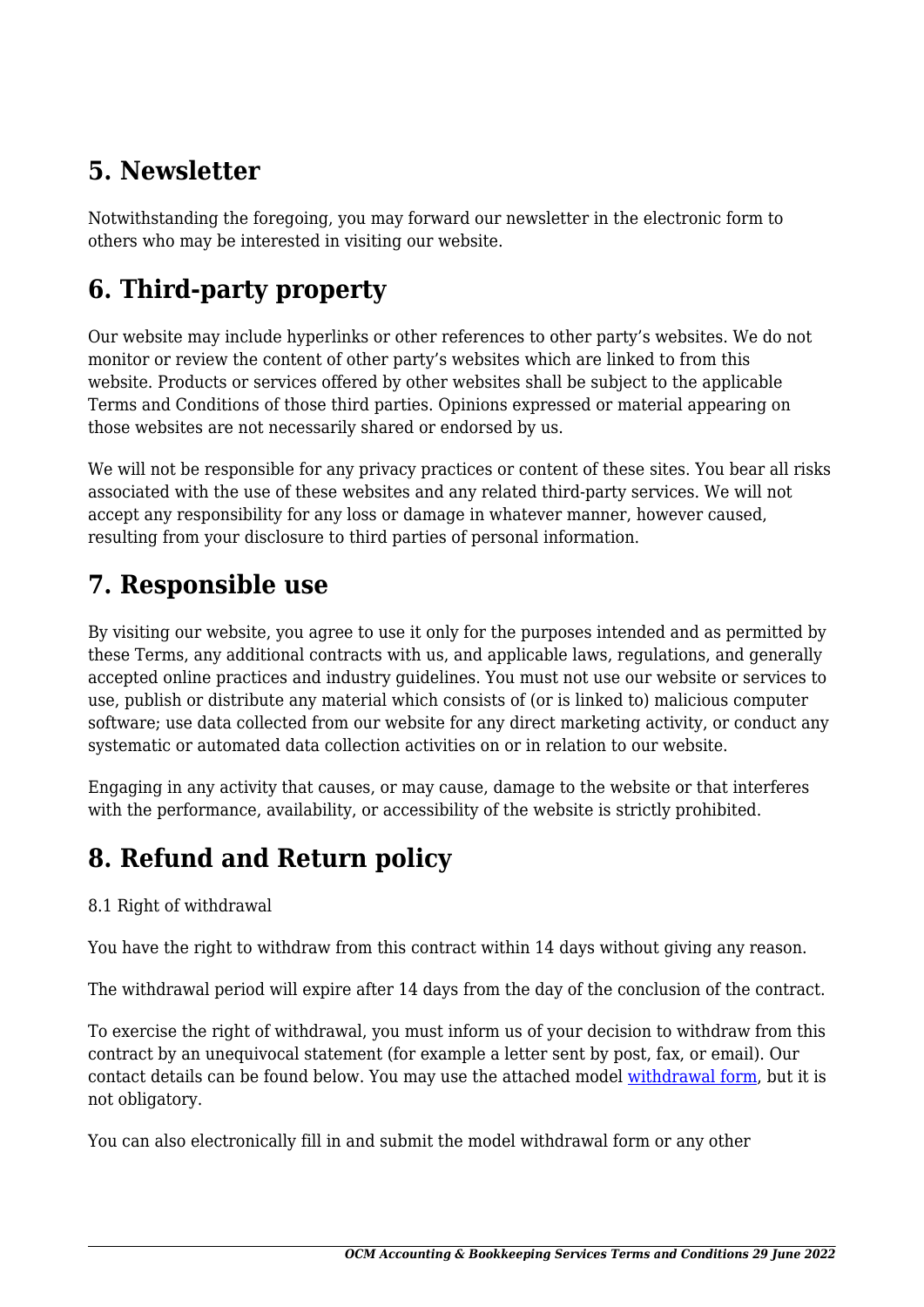unequivocal statement on our [website](https://ocmaccounting.com/contact/).

If you use this option, we will communicate to you an acknowledgement of receipt of such a withdrawal on a durable medium (for example by email) without delay.

To meet the withdrawal deadline, it is sufficient for you to send your communication concerning your exercise of the right of withdrawal before the withdrawal period has expired.

#### 8.2 Effects of withdrawal

If you withdraw from this contract, we shall reimburse you all payments received from you, including the costs of delivery (with the exception of the supplementary costs resulting from your choice of a type of delivery other than the least expensive type of standard delivery offered by us), without undue delay and in any event not later than 14 days from the day on which we are informed about your decision to withdraw from this contract. We will carry out such reimbursement using the same means of payment as you used for the initial transaction unless you have expressly agreed otherwise; in any event, you will not incur any fees as a result of such reimbursement.

If you requested to begin the performance of services during the withdrawal period, you shall pay us an amount which is in proportion to what has been provided until you have communicated to us your withdrawal from this contract, in comparison with the full coverage of the contract.

Please note that there are some legal exceptions to the right to withdraw, and some items can therefore not be returned or exchanged. We will let you know if this applies in your particular case.

#### **9. Idea submission**

Do not submit any ideas, inventions, works of authorship, or other information that can be considered your own intellectual property that you would like to present to us unless we have first signed an agreement regarding the intellectual property or a non-disclosure agreement. If you disclose it to us absent such written agreement, you grant to us a worldwide, irrevocable, non-exclusive, royalty-free license to use, reproduce, store, adapt, publish, translate and distribute your content in any existing or future media.

#### **10. Termination of use**

We may, in our sole discretion, at any time modify or discontinue access to, temporarily or permanently, the website or any Service thereon. You agree that we will not be liable to you or any third party for any such modification, suspension or discontinuance of your access to, or use of, the website or any content that you may have shared on the website. You will not be entitled to any compensation or other payment, even if certain features, settings, and/or any Content you have contributed or have come to rely on, are permanently lost. You must not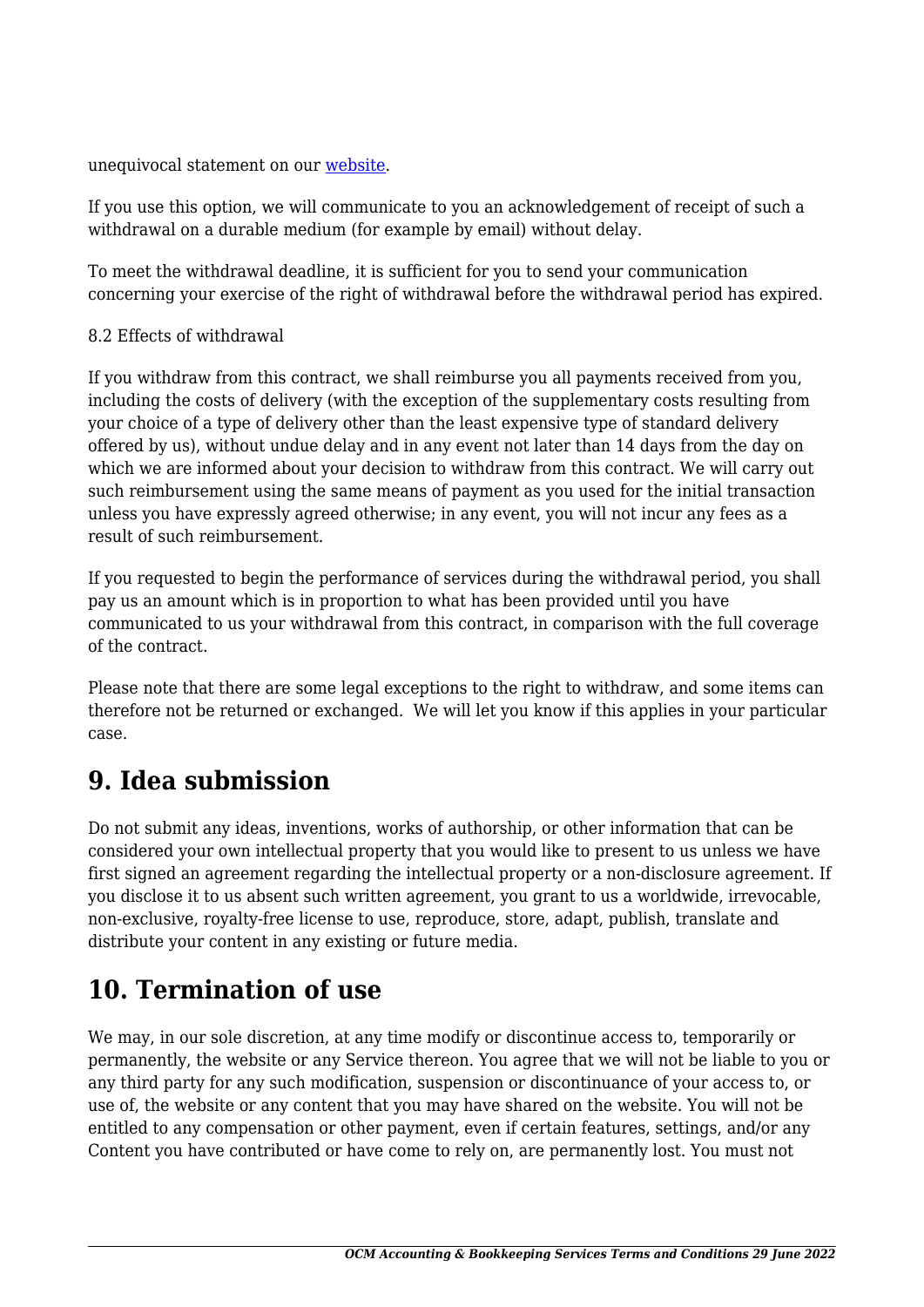circumvent or bypass, or attempt to circumvent or bypass, any access restriction measures on our website.

# **11. Warranties and liability**

Nothing in this section will limit or exclude any warranty implied by law that it would be unlawful to limit or to exclude. This website and all content on the website are provided on an "as is" and "as available" basis and may include inaccuracies or typographical errors. We expressly disclaim all warranties of any kind, whether express or implied, as to the availability, accuracy, or completeness of the Content. We make no warranty that:

- this website or our content will meet your requirements;
- this website will be available on an uninterrupted, timely, secure, or error-free basis.

The following provisions of this section will apply to the maximum extent permitted by applicable law and will not limit or exclude our liability in respect of any matter which it would be unlawful or illegal for us to limit or to exclude our liability. In no event will we be liable for any direct or indirect damages (including any damages for loss of profits or revenue, loss or corruption of data, software or database, or loss of or harm to property or data) incurred by you or any third party, arising from your access to, or use of, our website.

Except to the extent any additional contract expressly states otherwise, our maximum liability to you for all damages arising out of or related to the website or any products and services marketed or sold through the website, regardless of the form of legal action that imposes liability (whether in contract, equity, negligence, intended conduct, tort or otherwise) will be limited to the total price that you paid to us to purchase such products or services or use the website. Such limit will apply in the aggregate to all of your claims, actions and causes of action of every kind and nature.

### **12. Privacy**

To access our website and/or services, you may be required to provide certain information about yourself as part of the registration process. You agree that any information you provide will always be accurate, correct, and up to date.

We have developed a policy to address any privacy concerns you may have. For more information, please see our **Privacy Statement** and our [Cookie Policy](https://ocmaccounting.com/cookie-policy-uk/).

# **13. Export restrictions / Legal compliance**

Access to the website from territories or countries where the Content or purchase of the products or Services sold on the website is illegal is prohibited. You may not use this website in violation of export laws and regulations of United Kingdom.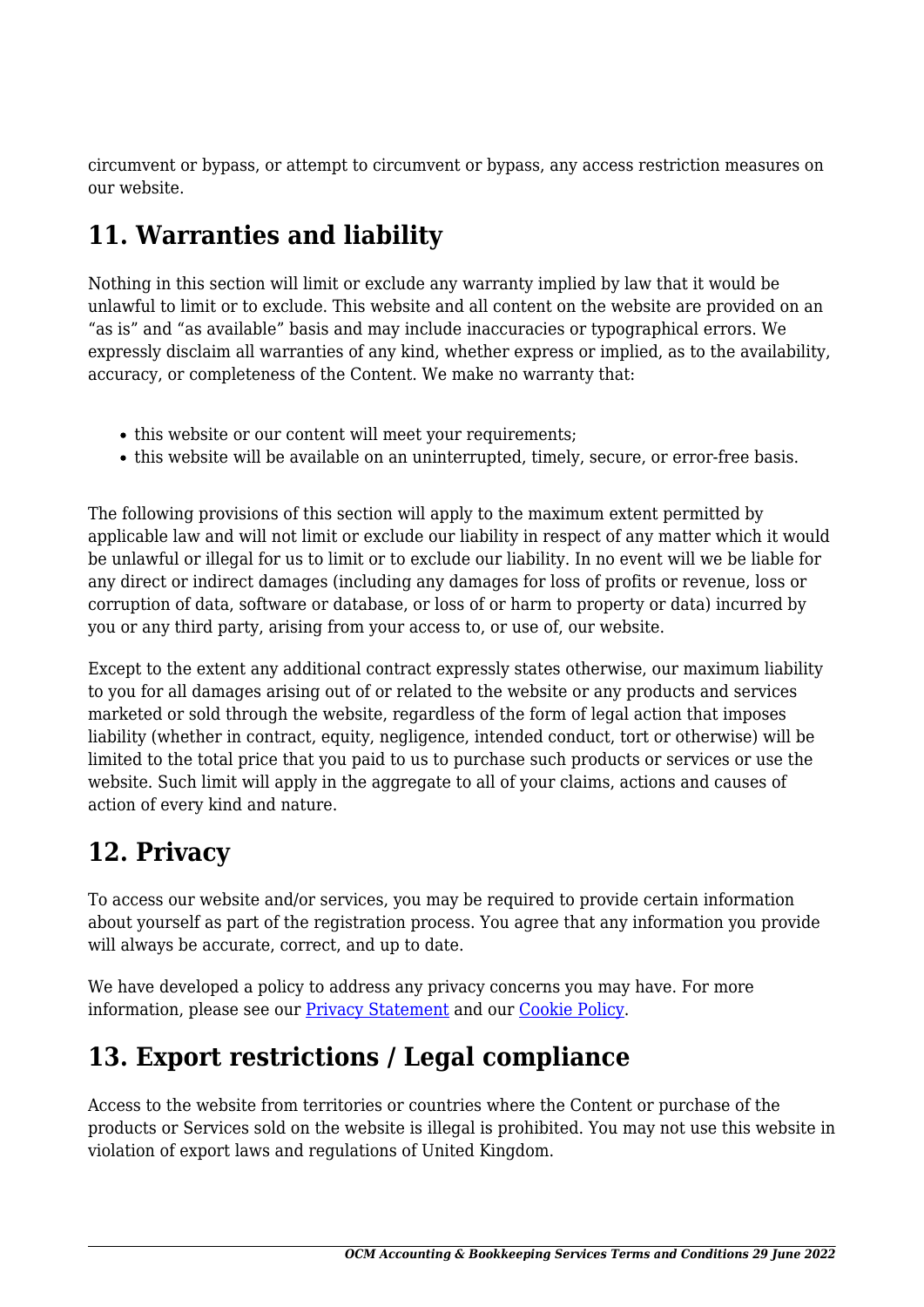# **14. Assignment**

You may not assign, transfer or sub-contract any of your rights and/or obligations under these Terms and conditions, in whole or in part, to any third party without our prior written consent. Any purported assignment in violation of this Section will be null and void.

#### **15. Breaches of these Terms and conditions**

Without prejudice to our other rights under these Terms and Conditions, if you breach these Terms and Conditions in any way, we may take such action as we deem appropriate to deal with the breach, including temporarily or permanently suspending your access to the website, contacting your internet service provider to request that they block your access to the website, and/or commence legal action against you.

# **16. Indemnification**

You agree to indemnify, defend and hold us harmless, from and against any and all claims, liabilities, damages, losses and expenses, relating to your violation of these Terms and conditions, and applicable laws, including intellectual property rights and privacy rights. You will promptly reimburse us for our damages, losses, costs and expenses relating to or arising out of such claims.

### **17. Waiver**

Failure to enforce any of the provisions set out in these Terms and Conditions and any Agreement, or failure to exercise any option to terminate, shall not be construed as waiver of such provisions and shall not affect the validity of these Terms and Conditions or of any Agreement or any part thereof, or the right thereafter to enforce each and every provision.

# **18. Language**

These Terms and Conditions will be interpreted and construed exclusively in English. All notices and correspondence will be written exclusively in that language.

#### **19. Entire agreement**

These Terms and Conditions, together with our [privacy statement](https://ocmaccounting.com/privacy-policy/) and [cookie policy,](https://ocmaccounting.com/cookie-policy-uk/) constitute the entire agreement between you and OCM Accounting & Bookkeeping Services in relation to your use of this website.